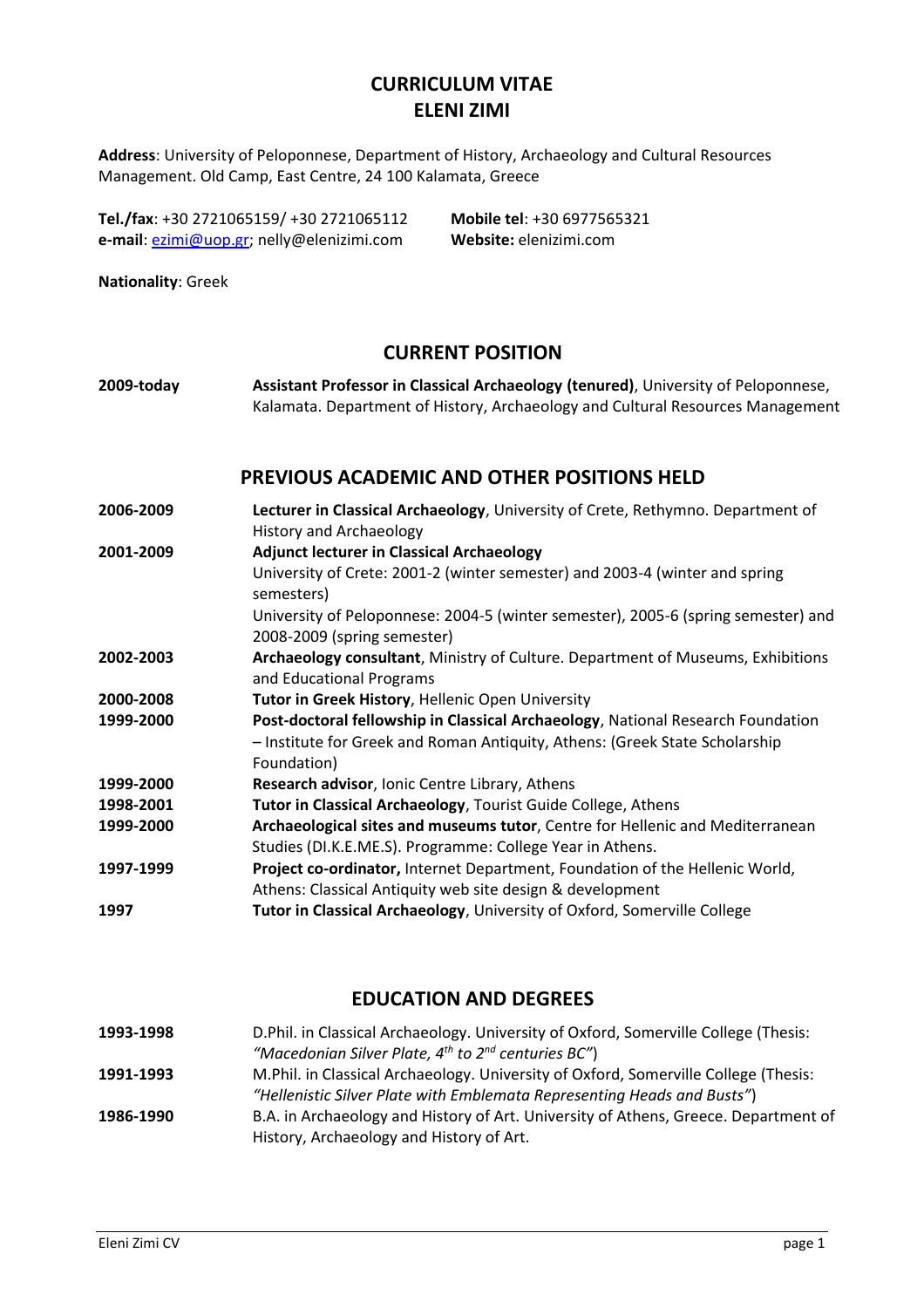# **PUBLICATIONS**

### **MONOGRAPHS**

- 1. Zimi, E., *Late Classical and Hellenistic Silver Plate from Macedonia* (Oxford Monographs on Classical Archaeology. Oxford University Press, Oxford 2011.
- 2. Zimi, E., *Trade and Connectivity in a small Greek World: The paradigm of fine pottery from Euesperides (modern Benghazi) in Libya (excavated between 1999 and 2007)* (Society for Libyan Studies, expected date 2018) [under contract, end 2017]
- 3. Ζυμή, Ε., *Ελληνιστική κεραμική από το χώρο νότια του Ασκληπιείου της αρχαίας Μεσσήνης* (publisher: εν Αθήναις Αρχαιολογική Εταιρεία, forthcoming)
- 4. Zimi Ε., Sideris, Ath., *Bronze vessels from Galaxidi (7th – 1 st century BC)* (forthcoming)

### **ARTICLES**

- 1. Zimi, E., In pursuit of connectivity in the Mediterranean: Corinthian Conventionalising Pottery from Euesperides and the broader region of Cyrenaica, in: *Contacts, Migrations and Climate change. A conference in honour of Prof. Dr. Jan Bouzek, Prague 19-23 May 2015* (in preparation).
- 2. Koukoulidou, Ch., Mazarakis Ainian, A., Theodoropoulou,T., Touloumtzidou, A., Varvarinou-Vaï, D., Zimi, E., Papadopoulou, Z., "Small finds from the sanctuary of Kythnos", in A. Mazarakis Ainian (ed.)., *The archaic sanctuaries of the Cyclades: Recent research*, Rennes, P.U.R. (forthcoming, 2015).
- 3. Ζυμή, Ε., «Λακωνικοί κρατήρες στην Κυρηναϊκή κατά τους αρχαϊκούς χρόνους: τα ευρήματα από τις Ευεσπερίδες (σύγχρονη Βεγγάζη) της Λιβύης», ΑΕΛΛΟΠΟΣ. *Τιμητικός τόμος για την Ίριδα Τζαχίλη*, Πανεπιστημιακές εκδόσεις Κρήτης, Ηράκλειο (forthcoming, 2016).
- 4. Zimi, E., "Achaemenid Adoptions and Adaptations in Late Classical and Early Hellenistic Silver Vessels from the Macedonian Kingdom reconsidered", *Hesperia* (in preparation).
- 5. Zimi, E., "Purple Dye in the Roman Province of Macedonia. The Evidence from northern Greece", in: Tzachili, I., Zimi, E. (eds.), *Modern Approaches to the Study of Ancient textiles: Technical and Social aspects of Roman Dress. Proceedings of an International Symposium. Kalamata (Greece), 18-19 March, 2011*. Ta Pragmata, Athens 2012, 145-160.
- 6. Zimi, E., "Early Hellenistic Pottery from Euesperides (mod. Benghazi) in Libya: Chronological questions", in: *Πρακτικά Ζ΄ Επιστημονικής Συνάντησης για την Ελληνιστική Κεραμική (Αίγιο, 4-9 Απριλίου 2005)*, Athens 2011, 591-600, pls. 249-252.
- 7. Ζυμή, Ε., Σίδερης, Αθ., «Xάλκινα σκεύη από το Γαλαξείδι: πρώτη προσέγγιση», in: Π. Θέμελης, Ρ. Σταθάκη-Κούμαρη (επιμ.), *Το Γαλαξείδι από την Αρχαιότητα έως σήμερα. Πρακτικά 1ου Επιστημονικού Συνεδρίου, Γαλαξείδι 29-30 Σεπτεμβρίου 2000*, Υπό την Αιγίδα του Δήμου Γαλαξειδίου, Αθήνα 2003, 35-60, pls. 14-20.
- 8. Zimi, E., "Spoons in the Greek world", *Greek Offerings. Essays on Greek art in honour of John Boardman*, Oxbow, Oxford 1997, 209-220.
- 9. Zimi, E., "Macedonian and Thracian silverware: Interactions and mutual influences in the fourth century BC", *Thracia Pontica* VI (1994), Sozopol 1997, 385-404.

### **ARCHAEOLOGICAL REPORTS**

- 1. Wilson, A., Bennet, P., et al., "Euesperides 2006: Preliminary report on the Spring 2006 Season", *Libyan Studies* 37 (2006) 117-157.
- 2. Wilson, A., Bennet, P., et al., "Euesperides 2005: Preliminary report on the Spring 2005 Season", *Libyan Studies* 36 (2005) 135-182.
- 3. Wilson, A., Bennet, P., et al., "Euesperides (Benghazi): Preliminary report on the Spring 2004 Season", *Libyan Studies* 35 (2004) 149-190.
- 4. Wilson, A., Bennet, P., et al., "Euesperides (Benghazi): Preliminary report on the Spring 2003 Season", *Libyan Studies* 34 (2003) 191-228.
- 5. Wilson, A., Bennet, P., et al., "Euesperides (Benghazi): Preliminary report on the Spring 2002 Season", *Libyan Studies* 33 (2002) 85-123.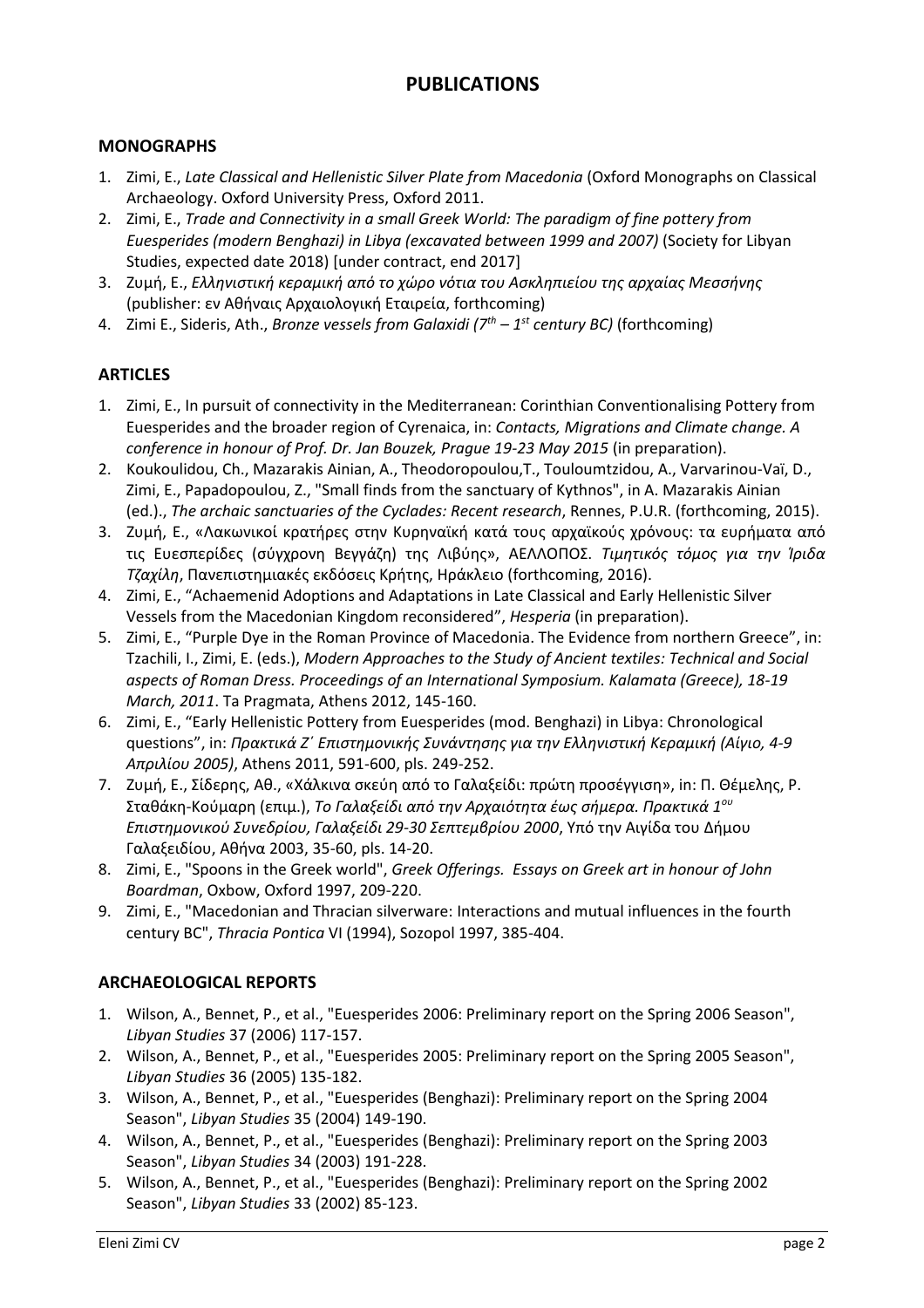- 6. Wilson, A., Bennet, P., et al., "Euesperides (Benghazi): Preliminary report on the Spring 2001 Season", *Libyan Studies* 32 (2001) 155-177.
- 7. Bennet, P., Wilson, A., et al., "Euesperides (Benghazi): Preliminary report on the Spring 2000 Season", *Libyan Studies* 31 (2000) 121-143.
- 8. Wilson, A., Bennet, P., et al., "Urbanism and Economy at Euesperides (Benghazi): Preliminary report on the 1999 Season", *Libyan Studies* 30 (1999) 147-168.
- 9. Lloyd, J., Bennet, P. et al., "Excavations at Euesperides (Benghazi): an interim report on the 1998 season", *Libyan Studies 29* (1998) 145-168.

#### **OTHER PUBLICATIONS**

- 1. Ζυμή, Ε., «Η Μεσσηνία των Ιστορικών Χρόνων μέσα από τα Μνημεία της», in: A.N. Δουλαβέρας, Ι.Κ. Σπηλιοπούλου (eds.), *Μεσσηνία: Συμβολές στην Ιστορία και τον Πολιτισμό της*. Πανεπιστήμιο Πελοποννήσου. Σχολή Ανθρωπιστικών Επιστημών και Πολιτισμικών Σπουδών, εκδόσεις Παπαζήση, Αθήνα 2012, 99-133.
- 2. Ζυμή, Ε., «*Ο ελληνικός αποικισμός στην αρχαιότητα (700-31 π.Χ.)*» in: Κόντης, Α., Φακιολάς, Ρ. (επιμ.), *Ο Ελληνισμός της Διασποράς. Τόμος Α*, *Ιστορική Αναδρομή. Εννοιολογικές αποσαφηνίσεις*, Ελληνικό Ανοικτό Πανεπιστήμιο, Πάτρα 2002, 69-107.
- 3. Zimi, E., *Acarnania* (p. 4-6), *Agora of Athens* (p.36-40), *Amasis* (p. 62-63), *Amphipolis* (p. 64-66), *Aphrodisias* (p. 101-103)*, Execias* (p. 597-598), *Illyrians* (p. 798-799) [Vol. Ι]· *Olynthus* (p. 1181- 1182)*, Polygnotus* (p. 1383-1384) [Vol. II]*,* in**:** Speake, G. (ed.), *Encyclopedia of Greece and the Hellenic Tradition*, Volumes I, II. Fitzroy Dearborn Publishers, London 200**0.**
- 4. Ζυμή, Ε., «Η ηγεμονία των Μακεδόνων», «Ο ελληνιστικός κόσμος», in: Γιαννόπουλος, Ι. Ζουμπάκη, Σ., Ζυμή, Ε., Ιωάννου Θ., Μαστραπάς, Α., *Ελληνική Ιστορία. Τόμος Α΄. Ο Αρχαίος Ελληνικός Κόσμος*, Ελληνικό Ανοικτό Πανεπιστήμιο, Πάτρα 1999, 115-197.
- 5. Ζυμή, Ε., «Η Καθημερινή Ζωή το Έτος Ένα στη Ρώμη και στον Κόσμο», «Η Ζωή των Δούλων στα Λατιφούντια», *Ιστορικά. Έτος 1 μ.Χ.*, τεύχος 11, *Ελευθεροτυπία* 30/12/99, 30-41.

#### **WEB CONTENT AUTHOR**

- 6. Zimi, E., Kouka, O., et al., A walk through ancient Miletus, Foundation of the Hellenic World, 1997 ([http://www.ime.gr/choros/miletus\)](http://www.ime.gr/choros/miletus))
- 7. Zimi, E., "Society in Classical Athens", "Society in Hellenistic era", "Aspects of Greek society in Roman times", in: Classical Antiquity, Foundation of the Hellenic World, 1997-1999 ([http://www.ime.gr](http://www.ime.gr/))

### **ARCHAEOLGICAL PRACTICE**

#### **FIELDWORK**

| 2011-2013 | Ancient Messene, Greece. Director of a fieldwork training programme for<br>undergraduate students of the Department of History, Archaeology and Cultural<br>Resources Management of the University of the Peloponnese, under the auspices of |
|-----------|----------------------------------------------------------------------------------------------------------------------------------------------------------------------------------------------------------------------------------------------|
|           | the Society of Messenian Archaeological Studies and P. Themelis.                                                                                                                                                                             |
| 1998-2007 | Euesperides (Benghazi), Libya. Pottery specialist in excavations conducted by the<br>Society for Libyan Studies, London, University of Gar Younis, Benghazi and the                                                                          |
|           | Department of Archaeology, Benghazi.                                                                                                                                                                                                         |
| 1992      | Panakton, Boeotia, Greece. Assistant trench supervisor: excavations conducted by<br>the Department of Classics, Stanford University, and the American School of Classical<br>Studies, Athens.                                                |
| 1989-1990 | Kardamena (ancient Alasarna), Kos, Greece. Trench supervisor: excavations<br>conducted by the University of Athens, Department of Archaeology and History of<br>Art.                                                                         |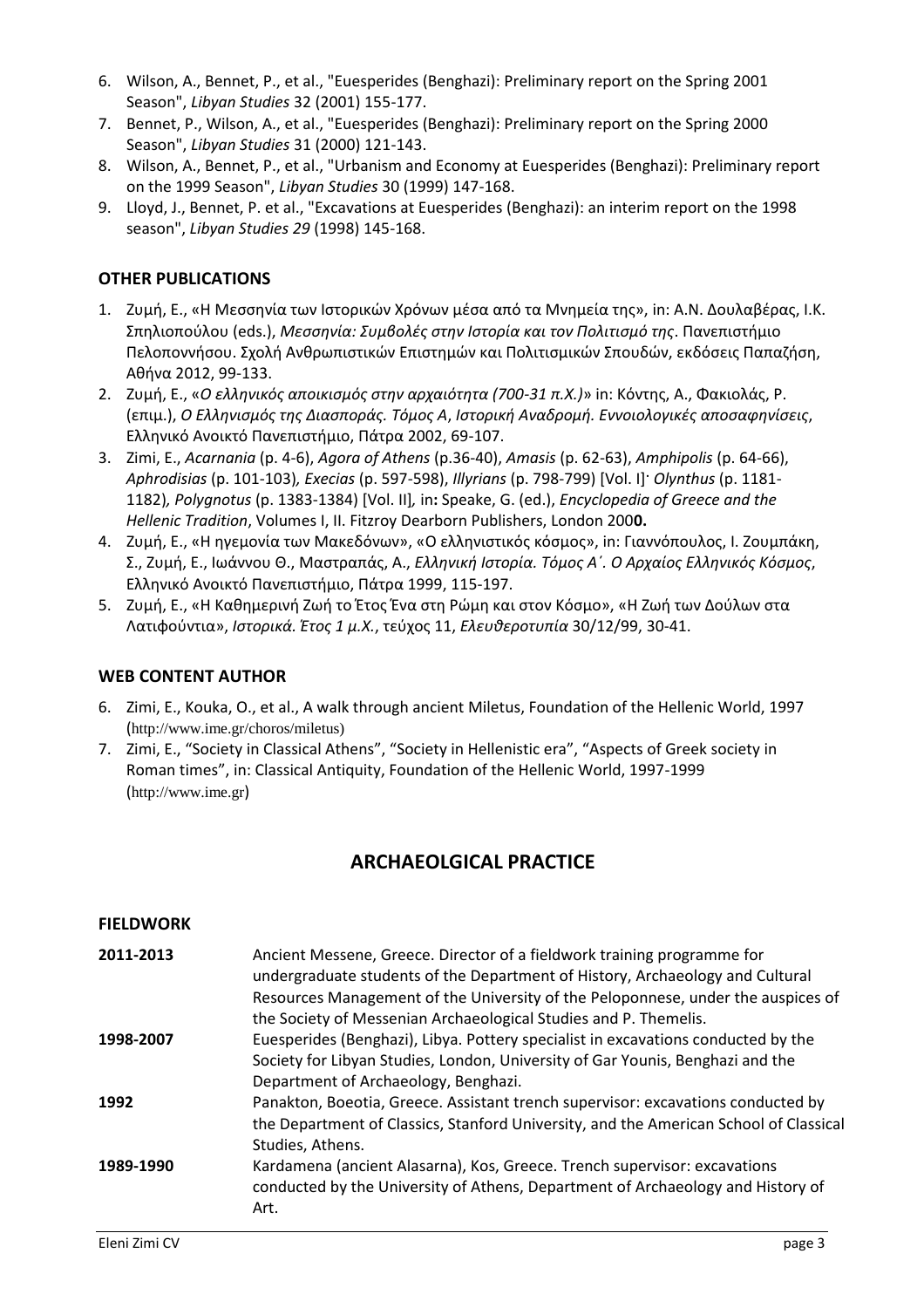| 1988                   | Argos, Greece. Trainee: excavations conducted by the VIth Ephorate of Prehistoric<br>and Classical Antiquities.                                                                                                                                                                                                                                                                                                                                                                                                                                                                                                                                                                                                                                                                                                                                                                                         |
|------------------------|---------------------------------------------------------------------------------------------------------------------------------------------------------------------------------------------------------------------------------------------------------------------------------------------------------------------------------------------------------------------------------------------------------------------------------------------------------------------------------------------------------------------------------------------------------------------------------------------------------------------------------------------------------------------------------------------------------------------------------------------------------------------------------------------------------------------------------------------------------------------------------------------------------|
| <b>MUSEUMS</b>         |                                                                                                                                                                                                                                                                                                                                                                                                                                                                                                                                                                                                                                                                                                                                                                                                                                                                                                         |
| 2013-2015              | University of Peloponnese, Faculty of Humanities and Culture Studies. Collaboration<br>for the establishment of an educational archaeological collection                                                                                                                                                                                                                                                                                                                                                                                                                                                                                                                                                                                                                                                                                                                                                |
| 1989-1990              | University of Athens, Museum of Archaeology and History of Art. Recording and<br>exhibiting ancient Greek pottery                                                                                                                                                                                                                                                                                                                                                                                                                                                                                                                                                                                                                                                                                                                                                                                       |
| 1988-1989              | Centre for the Study of Modern Pottery. George Psaropoulos Family Foundation.<br>Recording and exhibiting modern and contemporary Greek pottery                                                                                                                                                                                                                                                                                                                                                                                                                                                                                                                                                                                                                                                                                                                                                         |
| <b>PROJECTS</b>        |                                                                                                                                                                                                                                                                                                                                                                                                                                                                                                                                                                                                                                                                                                                                                                                                                                                                                                         |
| 2012-2015<br>2008-2012 | Team leader of Team C: "Underwater Archaeology" (underwater archaeological<br>excavation, documentation and exhibition of the Zakynthos and Rhodes<br>shipwrecks). Institution: University of Peloponnese. Department of History,<br>Archaeology and Cultural Resources Management. Project: MERMAID: Saving<br>wooden shipwrecks in the Mediterranean marine ecosystem: Research<br>development and application of innovative methods of in situ.<br>In collaboration with:<br>Technological Educational Institute of Athens. Department of Conservation<br>of Antiquities and Works of Art)<br>Hellenic Centre for Marine Research. Institute of Oceanography - Institute<br>$\bullet$<br>of Marine Archaeology and Genetics)<br>Scientific advisor at the European Programme Roman DressID (Partner: University<br>of Crete. Department of History and Archaeology. Director: Iris Tzachili) and co- |
|                        | spokesperson of the group "Rome and the Provinces". Research Topic: The<br>technology of textile dyes (with emphasis in the purple dye) in the eastern<br>Mediterranean during the Roman era.                                                                                                                                                                                                                                                                                                                                                                                                                                                                                                                                                                                                                                                                                                           |
| 2008-2009              | Project co-ordinator: "The fine pottery from Euesperides (modern Benghazi) in<br>Libya: a contribution to the study of commercial networks in the ancient world"<br>(four-member research team). Work funded by the University of Crete.                                                                                                                                                                                                                                                                                                                                                                                                                                                                                                                                                                                                                                                                |
| 2004 (ongoing)         | Ancient Messene. Pottery specialist for the study and publication of Hellenistic<br>pottery from the south terrace of the Asclepius temple (excavation conducted by P.<br>Themelis under the auspices of the Archaeological Society at Athens).                                                                                                                                                                                                                                                                                                                                                                                                                                                                                                                                                                                                                                                         |
| 2005<br>(ongoing)      | Xombourgo, Tenos. Metal specialist for the study and publication of copper<br>artifacts (excavation of the University of Athens. Department of History,<br>Archaeology and History of Art; director: N. Kourou).                                                                                                                                                                                                                                                                                                                                                                                                                                                                                                                                                                                                                                                                                        |
| 2006<br>(ongoing)      | Vryokastro, Kythnos. Metal specialist for the study and publication of copper<br>artifacts (excavation of the University of Thessaly. Department of History,<br>Archaeology and Social Anthropology, KL' Ephorate of Antiquities, Ephorate of<br>Underwater Antiquities; director: A. Mazarakis-Ainian).                                                                                                                                                                                                                                                                                                                                                                                                                                                                                                                                                                                                |

# **CONFERENCES**

### **ORGANISATION**

1. Zimi, E., Tzachili, I., *Modern Approaches to the Study of Ancient textiles: Technical and Social aspects of Roman Dress. International Symposium.* University of Peloponnese. Faculty of Humanities and Culture Studies. Department of History, Archaeology and Cultural Resources Management – University of Crete. Faculty of Philosophy. Department of History and Archaeology. Kalamata (Greece), 18-19 March, 2011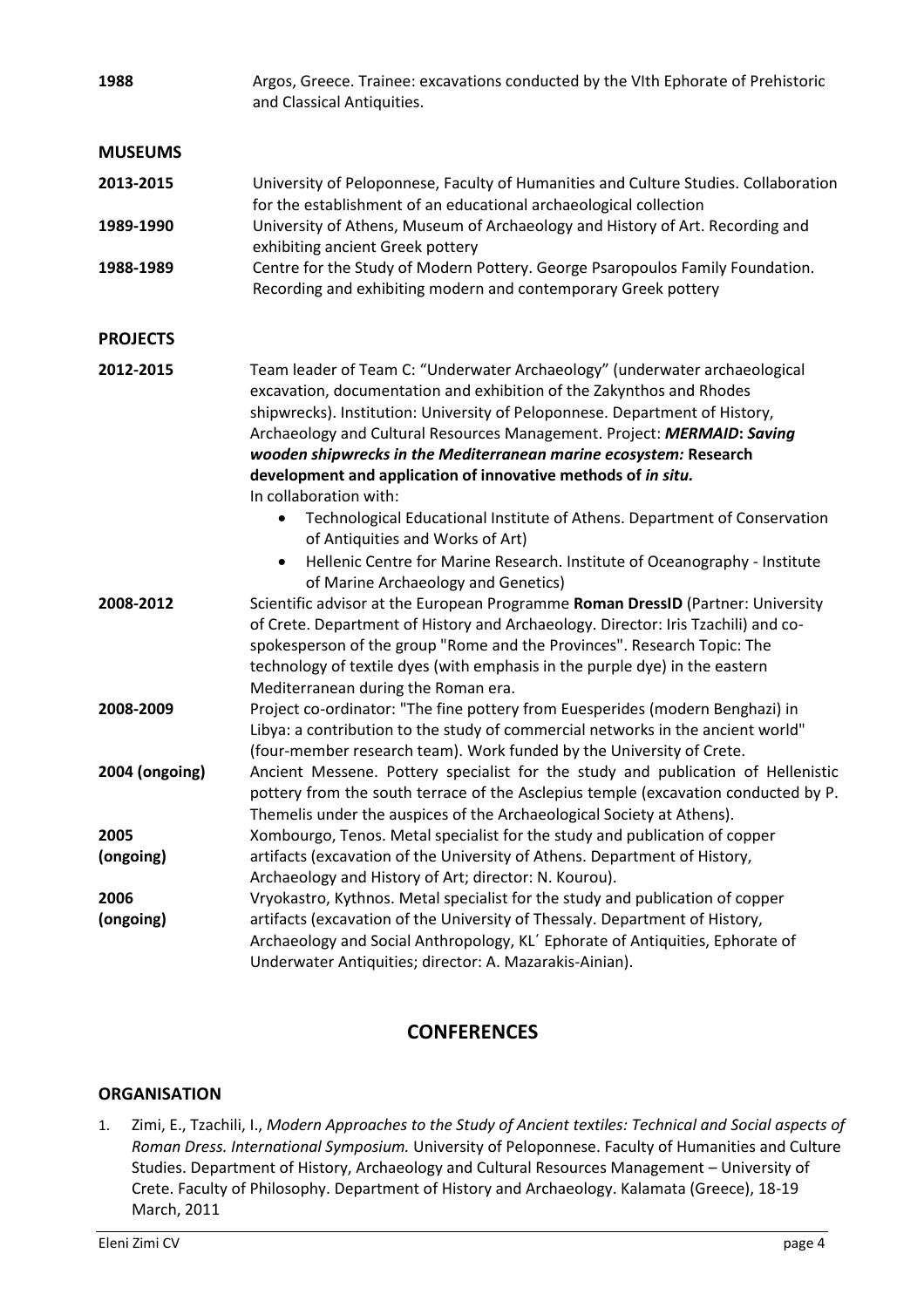- 2. Banou, E., Zacharias, N., Zimi, E., Yianouli, E., Xanthopoulou, M., *New technologies in Archaeology*. 2nd International Conference. Kalamata (Greece), 21-23 October, 2010
- 3. Zimi, E., Tzachili, I., *Clothing and Identities. New Perspectives on Textiles in the Roman Empire (DressID). 3rd General Meeting.* University of Crete. School of Philosophy. Department of History and Archaeology. Rethymno, 5-8 December 2008
- 4. Zimi, E., 12<sup>th</sup> Symposium of the Department of History and Archaeology. Faculty of Letters. University of Crete. Voroi Messaras, Crete , 11-13 May 2007

### **PARTICIPATION (SELECTED CONFERENCES)**

- 1. *Contacts, Migrations and Climate change. A conference in honour of Prof. Dr. Jan Bouzek, Prague 19-23 May 2015*. Title of paper: "In pursuit of connectivity in the Mediterranean: Corinthian Conventionalising Pottery from Euesperides and the broader region of Cyrenaica"
- 2. *The University of the Peloponnese Archaeological Museum* (poster, joint with E. Banou, M. Xathopoulou). XVI Universeum Network Meeting. National and Kapodistrian University, 11-13 June, Athens.
- 3. *Clothing and Identities. New Perspectives on Textiles in the Roman Empire (DressID). Hallstatt, Austria. 6-9 June 2009*. Title of paper: "Purple dye production and trade: the evidence from the province of Macedonia in Roman times"
- 4. *A Colloquium on Classical Archaeology in Celebration of Sir John Boardman. Athens* 26 September 2007. Title of paper: "An Aphrodite in Libya. A representation of Aphrodite Ourania on a silver ring from Euesperides?"
- 5. *International Conference. Ancient Greece and ancient Iran. Cross-cultural Encounters. Athens. National Research Foundation 11-13 November 2006*. Title of paper: "Achaemenid adaptations in Late Classical and Hellenistic Silver vessels from Macedonia"
- 6. *XI Convegno Internazionale di Archeologia Cirenaica. Università degli Studi di Urbino. Urbino 30 giunio, 1-2 luglio 2006*. Title of paper: "Hellenistic Pottery from Euesperides (mod. Benghazi) in Libya: Cyrenaican black-glaze Ware"
- 7. *7 th International Conference on Hellenistic Pottery (Aigio, 4-9 April 2005)*: Title of paper: "Early Hellenistic Pottery from Euesperides (mod. Benghazi) in Libya: Chronological Questions"
- 8. *1st International Conference on Galaxidi (Galaxidi, 29-30 September 2000)*.Title of paper: "Bronze vessels from Galaxidi (7<sup>th</sup>-1<sup>st</sup> c. BC)": first thoughts and approaches" (in Greek).
- 9. *VIth International Conference on Thracia Pontica. Sozopol, Bulgaria (18-24 September 1994)*. Title of paper: "Macedonian and Thracian silverware: Interactions and mutual influences in the fourth century BC"

### **SCIENTIFIC COMMITTEES**

- 1. *The Archaeological Work in Peloponnese*. 1st International Conference. Tripoli, 7-11 November 2012
- 2. New technologies in Archaeology (ARC\_RNT). 3<sup>rd</sup> International Conference. University of Peloponnese. Department of History, Archaeology and Cultural Resources Management. Kalamata (Greece), 3-6 October, 2012

# **VISITING FELLOWSHIPS**

**2014-2016** Wolfson College. University of Oxford. Visiting scholar.

**2009-2010** British School at Athens. Centenary Bursary Award

# **SCHOLARSHIPS & GRANTS**

**2013-2015** Society for Libyan Studies, London. Grant towards the publication of the monograph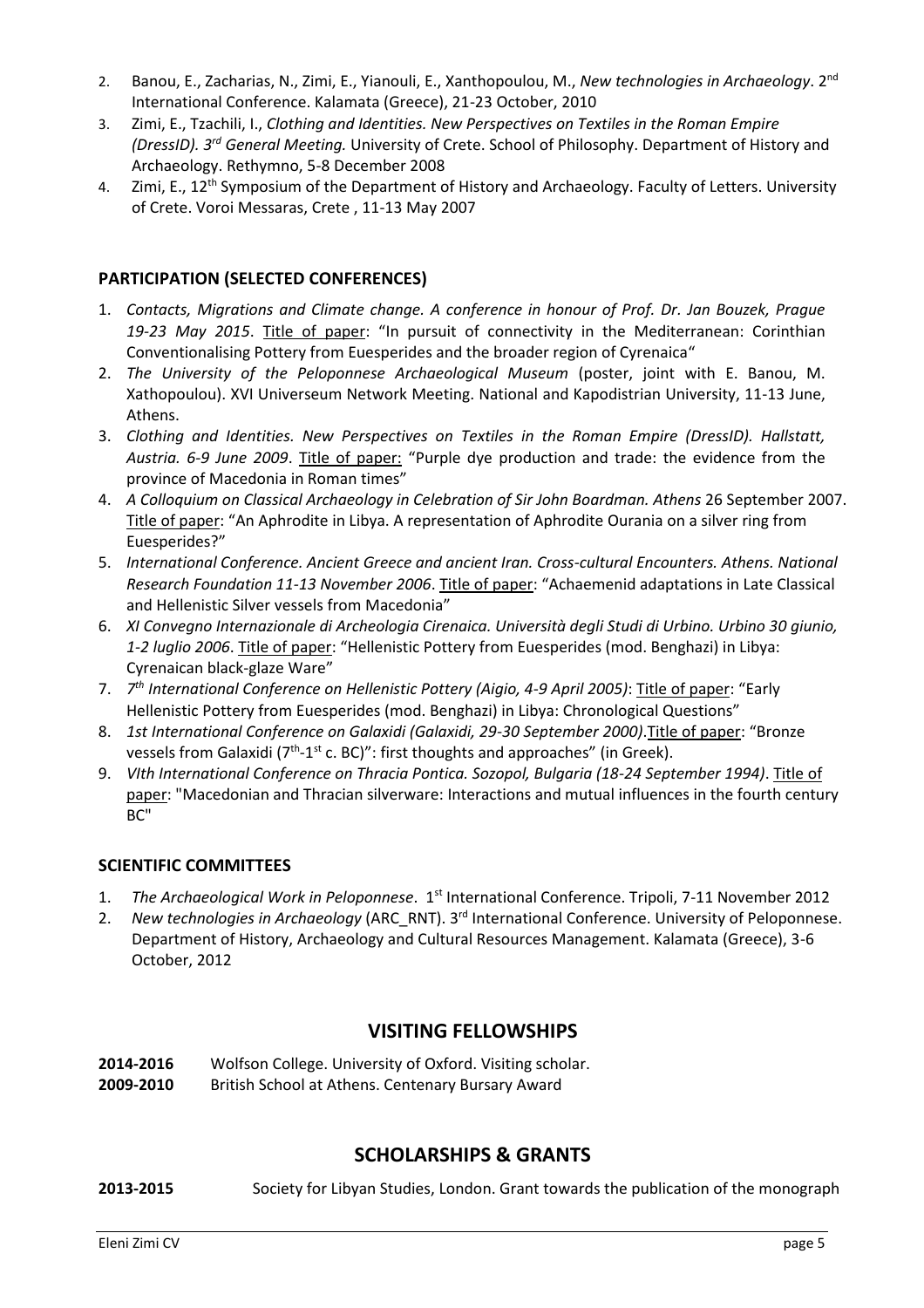|           | 'Trade and connectivity in a small Greek World': The paradigm of fine pottery from<br>Euesperides (modern Benghazi) in Libya (excavated between 1999 and 2007)               |
|-----------|------------------------------------------------------------------------------------------------------------------------------------------------------------------------------|
| 2000-2001 | The I.F. Kostopoulos Foundation. Grant for the study of bronze vessels from Galaxidi,<br>Greece                                                                              |
| 2000      | Scouloudi Foundation Historical Award, University of London. Publication Grant                                                                                               |
| 1997-1998 | University of Oxford, Somerville College. Catherine & Leonard Woolley Fellowship for<br>fieldwork at Euesperides in Libya                                                    |
| 1995-1996 | University of Oxford, Craven Committee Grant towards the completion of my D.Phil.<br>thesis                                                                                  |
| 1994-1997 | A. G. Leventis Foundation. Scholarship for graduate studies in Oxford                                                                                                        |
| 1991-1993 | University of Athens. Sophias Saripolou Foundation. Scholarship for graduate studies<br>abroad                                                                               |
| 1992-1996 | Travel grants from Somerville College, the Craven and Meyerstein Committees,<br>University of Oxford, to study archaeological collections in museums in Greece and<br>abroad |

# **TEACHING**

### **UNIVERSITY OF PELOPONNESE. DEPARTMENT OF HISTORY, ARCHAEOLOGY, CULTURAL RESOURCES MANAGEMENT (2009-to date)**

#### UNDERGRADUATE

Classical Archaeology: Τhe Classical Period (*Core course*)

Classical Archaeology: Τhe Hellenistic and Roman Periods (*Core course*)

Classical Archaeology: Pottery (*Elective course - Thematic cycle of Archaeology and Cultural Resources Management*)

Classical Archaeology: Public and Domestic Architecture, Town Planning

(*Core course - Thematic cycle of Archaeology and Cultural Resources Management*)

Classical Archaeology: Ancient Greek Sculpture (*Core course - Thematic cycle of Archaeology and Cultural Resources Management*)

Ancient History: From Alexander to Actium (*Core course - Thematic cycle of History and Cultural Resources Management*)

Classical Archaeology: Ancient Greek theatre (*Core course* – Department of Philology)

Undergraduate dissertations (approx. 10 per year)

#### INTERNSHIPS

Supervising 4-8 undergraduate students every academic year working in regional museums, libraries and ephorates of antiquities.

### POSTGRADUATE

Msc in Cultural Heritage, Materials and Technologies. Taught the following topics on a course on Landscape Archaeology:

- 1. Interpreting Cultural Landscape I: The Material Space
- 2. Interpreting Cultural Landscape II: The Social Space

### RESEARCH STUDENTS

Ph.D. thesis –Lead supervisor: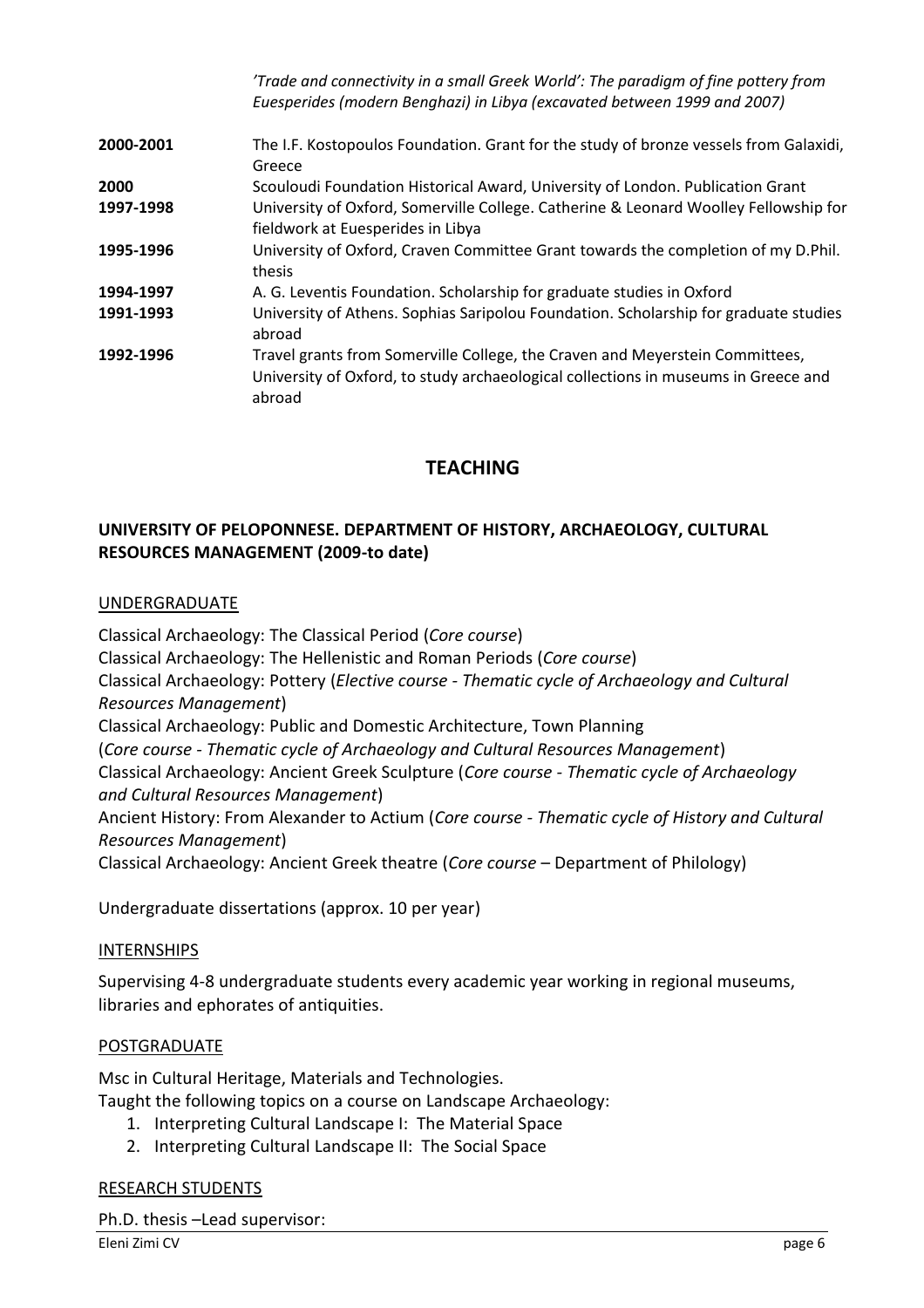- 1. M. Sofikitou, *Early development of the theatrical space and cultural management of ancient theatres in Greece* (since 2015)
- 2. D. Kechagias, *Textiles and leather from ancient Macedonia: the case of northern Pieria (5th c. BC-3 rd c. AD)* (since 2013/part-time)
- 3. D. Oikonomou, *Archaic and Classical bronze artefacts from Boeotia. An interdisciplinary approach* (since 2010/part-time)

Ph.D. thesis -Joint supervisor:

- 1. Z. Papadopoulou, (University of Thessaly. Department of History, Archaeology and Social Anthropology) *Gold jewellery of Early Iron Age and the Archaic period from archaeological assemblages* (since 2015)
- 2. Ch. Valassiadis (University of Peloponnese. Department of History, Archaeology and Cultural Recourses Management), *Macedonian economy in the age of Cassander: the evidence from coins* (since 2012/part-time)
- 3. E. Mitaki (University of Crete. Department of History and Archaeology), *Jewellery and jewellery making in Early Iron Age Crete* (since 2009/part-time)

### FIELDWORK TRAINING PROGRAMME FOR STUDENTS

Directing a fieldwork training programme for undergraduate students of the Department of History, Archaeology and Cultural Resources Management of the University of the Peloponnese in **ancient Messene, Greece**, under the auspices of the Society of Messenian Archaeological Studies and P. Themelis.

### **UNIVERSITY OF CRETE. DEPARTMENT OF HISTORY AND ARCHAEOLOGY (between 2001 and 2009)**

### UNDERGRADUATE

- 1. Greek settlement and emporia in the Mediterranean from the 9<sup>th</sup> to the 5<sup>th</sup> century BC (2008-2009)
- 2. Ancient Greek Architecture (1050-323 BC) (2008-2009)
- 3. The Archaeology of the dead: funeral and burial practices in Greece from early Iron Age to the Hellenistic times (2007-2008)
- 4. Ancient Greek Painting (2006-2007)
- 5. Ancient Greek Metalwork: bronze and silver plate. An Overview.
- 6. Greeks in the Mediterranean ( $8<sup>th</sup>$  -6<sup>th</sup> c. BC) (2003-2204)
- 7. Hellenistic Art (2003-2004)
- 8. Ancient Greek Metalwork (2001-2002)

### UNDERGADUATE SEMINARS

- 1. Textiles in Greece during Hellenistic and Roman times: technological issues (2008-2009)
- 2. Late Classical and Hellenistic Painting in the kingdom of Macedon (2008-2009)
- 3. The Archaeology of Greek houses and households from Early Iron Age to the Hellenistic times (2006-2007)
- 4. Trading Greek pottery in the Mediterranean during Classical and Hellenistic times (2006- 2007)
- 5. Ancient Greek mosaics (2003-2004)
- 6. Ancient Greek technology (2003-2004)
- 7. Greek pottery in the 4<sup>th</sup> century BC (2001-2002)